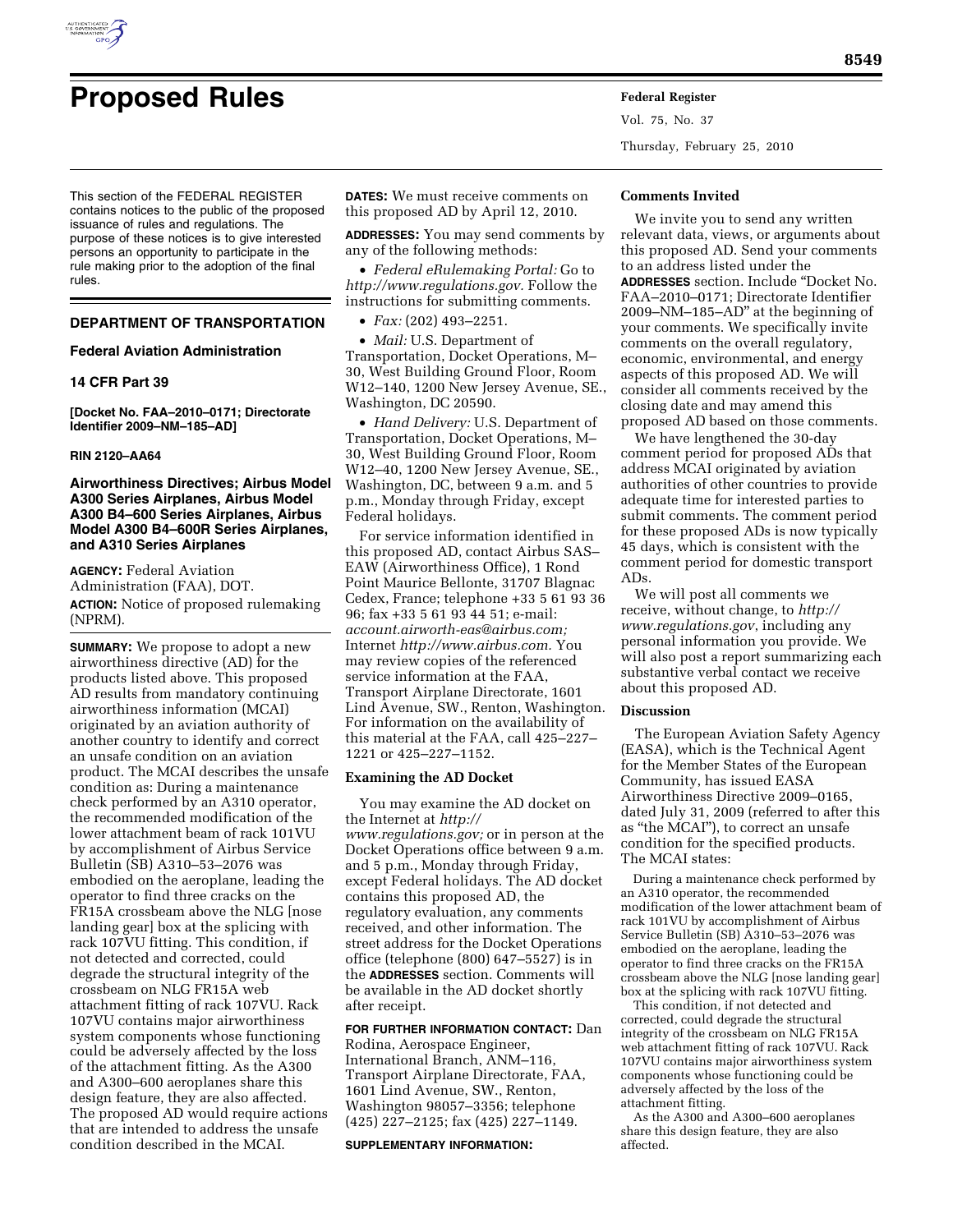For the reasons stated above, this AD requires repetitive inspections for cracks of the crossbeam on NLG FR15A web face attachment fitting of rack 107VU and corrective action, depending on findings.

The corrective actions include contacting Airbus for repair instructions, and doing the repair if any crack is found. You may obtain further information by examining the MCAI in the AD docket.

# **Relevant Service Information**

Airbus has issued the following service bulletins:

• Airbus Mandatory Service Bulletin A300–53–0388, including Appendix 01, dated March 17, 2009;

• Airbus Mandatory Service Bulletin A300–53–6164, including Appendix 01, dated March 17, 2009; and

• Airbus Mandatory Service Bulletin A310–53–2131, including Appendix 01, dated March 17, 2009.

The actions described in this service information are intended to correct the unsafe condition identified in the MC<sub>AI</sub>

# **FAA's Determination and Requirements of This Proposed AD**

This product has been approved by the aviation authority of another country, and is approved for operation in the United States. Pursuant to our bilateral agreement with the State of Design Authority, we have been notified of the unsafe condition described in the MCAI and service information referenced above. We are proposing this AD because we evaluated all pertinent information and determined an unsafe condition exists and is likely to exist or develop on other products of the same type design.

### **Differences Between This AD and the MCAI or Service Information**

We have reviewed the MCAI and related service information and, in general, agree with their substance. But we might have found it necessary to use different words from those in the MCAI to ensure the AD is clear for U.S. operators and is enforceable. In making these changes, we do not intend to differ substantively from the information provided in the MCAI and related service information.

We might also have proposed different actions in this AD from those in the MCAI in order to follow FAA policies. Any such differences are highlighted in a NOTE within the proposed AD.

### **Costs of Compliance**

Based on the service information, we estimate that this proposed AD would

affect about 206 products of U.S. registry. We also estimate that it would take about 2 work-hours per product to comply with the basic requirements of this proposed AD. The average labor rate is \$85 per work-hour. Based on these figures, we estimate the cost of the proposed AD on U.S. operators to be \$35,020, or \$170 per product, per inspection cycle.

# **Authority for This Rulemaking**

Title 49 of the United States Code specifies the FAA's authority to issue rules on aviation safety. Subtitle I, section 106, describes the authority of the FAA Administrator. ''Subtitle VII: Aviation Programs,'' describes in more detail the scope of the Agency's authority.

We are issuing this rulemaking under the authority described in ''Subtitle VII, Part A, Subpart III, Section 44701: General requirements.'' Under that section, Congress charges the FAA with promoting safe flight of civil aircraft in air commerce by prescribing regulations for practices, methods, and procedures the Administrator finds necessary for safety in air commerce. This regulation is within the scope of that authority because it addresses an unsafe condition that is likely to exist or develop on products identified in this rulemaking action.

## **Regulatory Findings**

We determined that this proposed AD would not have federalism implications under Executive Order 13132. This proposed AD would not have a substantial direct effect on the States, on the relationship between the national Government and the States, or on the distribution of power and responsibilities among the various levels of government.

For the reasons discussed above, I certify this proposed regulation:

1. Is not a ''significant regulatory action'' under Executive Order 12866;

2. Is not a "significant rule" under the DOT Regulatory Policies and Procedures (44 FR 11034, February 26, 1979); and

3. Will not have a significant economic impact, positive or negative, on a substantial number of small entities under the criteria of the Regulatory Flexibility Act.

We prepared a regulatory evaluation of the estimated costs to comply with this proposed AD and placed it in the AD docket.

### **List of Subjects in 14 CFR Part 39**

Air transportation, Aircraft, Aviation safety, Incorporation by reference, Safety.

# **The Proposed Amendment**

Accordingly, under the authority delegated to me by the Administrator, the FAA proposes to amend 14 CFR part 39 as follows:

# **PART 39—AIRWORTHINESS DIRECTIVES**

1. The authority citation for part 39 continues to read as follows:

**Authority:** 49 U.S.C. 106(g), 40113, 44701.

#### **§ 39.13 [Amended]**

2. The FAA amends § 39.13 by adding the following new AD:

**Airbus:** Docket No. FAA–2010–0171; Directorate Identifier 2009–NM–185–AD.

# **Comments Due Date**

(a) We must receive comments by April 12, 2010.

**Affected ADs** 

(b) None.

#### **Applicability**

(c) This AD applies to all Airbus Model A300 B2–1A, B2–1C, B2K–3C, B2–203, B4– 2C, B4–103, B4–203, B4–601, B4–603, B4– 620, B4–622, B4–605R, B4–622R, F4–605R, F4–622R, C4–605R Variant F airplanes, and A310–203, –204, –221, –222, –304, –322, –324, and –325 airplanes; certificated in any category.

#### **Subject**

(d) Air Transport Association (ATA) of America Code 53: Fuselage.

#### **Reason**

(e) The mandatory continuing airworthiness information (MCAI) states:

During a maintenance check performed by an A310 operator, the recommended modification of the lower attachment beam of rack 101VU by accomplishment of Airbus Service Bulletin (SB) A310–53–2076 was embodied on the aeroplane, leading the operator to find three cracks on the FR15A crossbeam above the NLG [nose landing gear] box at the splicing with rack 107VU fitting.

This condition, if not detected and corrected, could degrade the structural integrity of the crossbeam on NLG FR15A web attachment fitting of rack 107VU. Rack 107VU contains major airworthiness system components whose functioning could be adversely affected by the loss of the attachment fitting.

As the A300 and A300–600 aeroplanes share this design feature, they are also affected.

For the reasons stated above, this AD requires repetitive inspections for cracks of the crossbeam on NLG FR15A web face attachment fitting of rack 107VU and corrective action, depending on findings. The corrective actions include contacting Airbus for repair instructions, and doing the repair if any crack is found.

#### **Compliance**

(f) You are responsible for having the actions required by this AD performed within